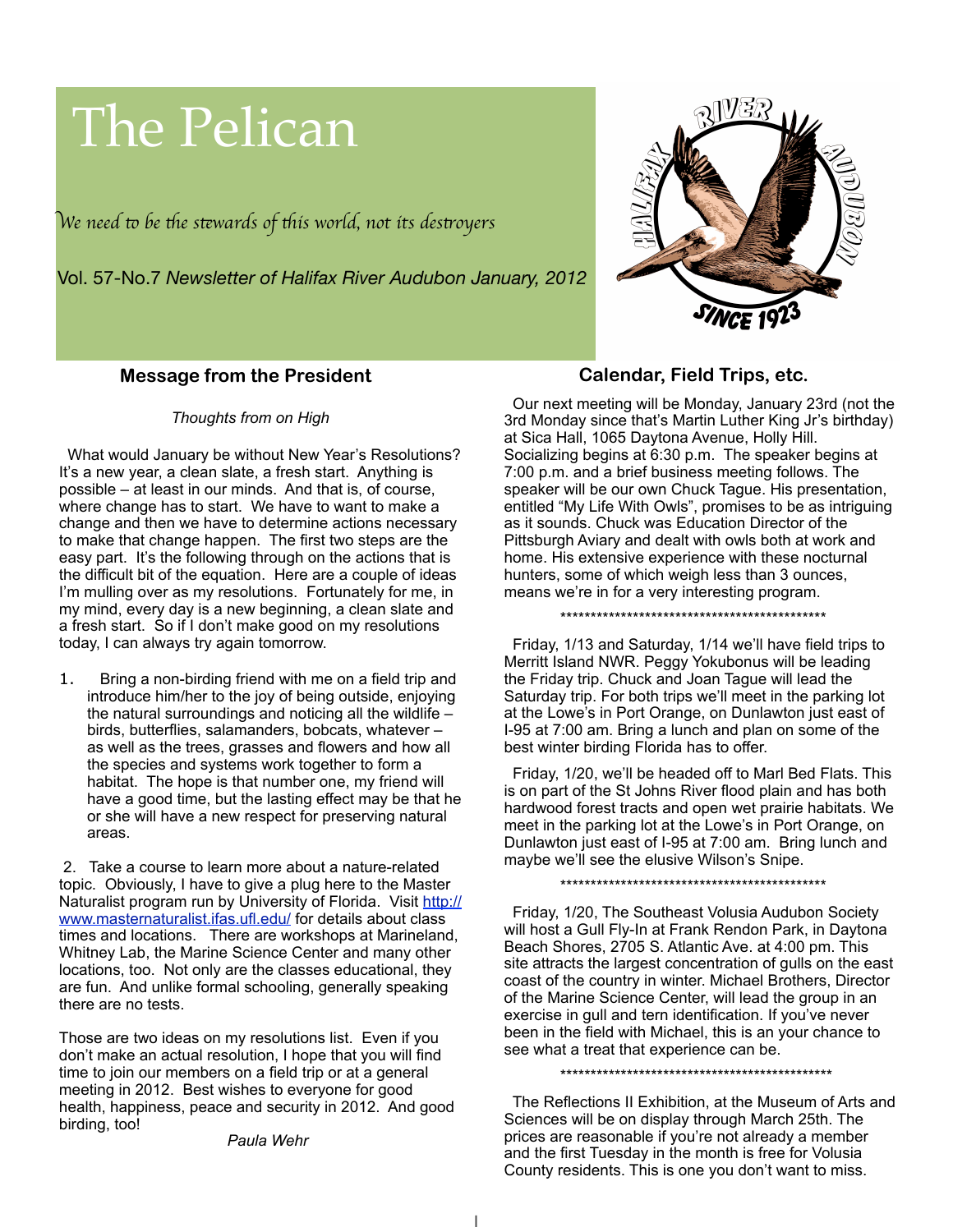## **Conservation Notes**

 As we start a new year there are a variety of challenges facing us. In the political arena we're faced with a group of candidates trying to get the nomination of the Republican Party for President. At each of the staged debates they seem to be vying for who can sound the least informed on the issues facing our country and the planet. Then there's the Republican controlled Congress, which wanted to hold the entire national budget hostage until the President approved the Keystone XL pipeline.

 This billion dollar boondoggle is meant to transport oil obtained from the tar sands of western Alberta down to refineries along the Texas Gulf Coast. One of the many problems with this plan is that the pipeline would cross above the Oglala Aquifer, one of the most important water resource areas in middle America. A recent spill from an existing pipeline in Montana caused major damage into the Yellowstone River. Exxon has apologized.

 Alberta's Athabasca River is the 3rd largest watershed in the world and it's being turned into a giant toxic sewer. Tailings ponds line its banks and seep deadly compounds into the river daily. An area the size of the state of Florida has been converted from pristine boreal forest into a moonscape of environmental degradation that's hard to imagine. The technology used to extract the oil from the sands requires vast amounts of water. Water that, once it's been used for this process, is forever contaminated. With an expanding population, the world needs all the water it can get. If your children have parched lips and swollen bellies from lack of adequate water and nutrition, knowing that you can still drive your car isn't much of a consolation. Carried to its extreme, this is the dilemma we're facing if we don't begin to make more rational choices.

 In the meantime, President Obama dithers and holds his moistened finger to the wind waiting to see where public opinion will lead on the issue. The problem is that public opinion is manufactured by slick, well funded PR campaigns designed to convince us and our legislators that toxic sludge is good for us and that global climate change is a hoax. Our neighbors to the north are experiencing a problem that we here in the US have seen before: the complete corruption of government regulations for the benefit of oil company stock holders. Here's a link to a You Tube video that puts it all into perspective: [http://www.youtube.com/watch?](http://www.youtube.com/watch?v=YkwoRivP17A) [v=YkwoRivP17A](http://www.youtube.com/watch?v=YkwoRivP17A)

 Al Gore named his award winning documentary, "An Inconvenient Truth." It is inconvenient to have to finally deal with the consequences of 100 years of a hydrocarbon economy. In much the same way that the grass hopper fiddled in Aesop's fable, we have been profligate in our waste of opportunities to adopt a cleaner, more cost efficient life style. The costs of all the environmental damage and health effects aren't factored into the cost of a gallon of gas. But we're paying them none the less. The time is now coming when the choices we've made will be reflected in rising sea levels and catastrophic weather events that will affect food production. Will our great grand children curse us for our inaction and self interest? Or will we finally have the courage to see the truth and recognize its implications? The future of the planet dear friends is in our hands.

 Our Christmas Bird Count was a roaring success. Twentyeight people participated and though I don't yet have all of the data sheets, I know we'll end up with over 110 species. I'll have a complete report next month. Till then, keep watching those birds.

*David Hartgrove*

### **Canaveral Marshes and Blue Heron**

## **Water Treatment Facility**

 A birding field trip is a dynamic thing - always moving and gyrating to the whim of birders, weather and the nature of birds. Never the same. Always exciting - anticipatory. Our field trip to the Canaveral Marshes and the Blue Heron Water Treatment Facility on December 9, 2011 was uniquely different than any other field trip. It had its own rhythm, always offering unexpected moments. The beginning excitement of one could easily be swapped with the ending excitement of the other.

 Our last moments of this field trip were spent watching a flock of twenty-five Black-bellied Whistling Ducks at Blue Heron Water Treatment Facility, secretly hidden from casual viewing. They were feeding in a space between the dike road and the water's edge. A good view of these ducks was accomplished by patiently searching for an opening through high grasses and impenetrable thickets.

 Our first stop, heightened by the anticipation of seeing Painted Buntings, was at a home in the Great Outdoors Campgrounds. We parked our cars, quietly exited, focused our spotting scopes on a small plastic feeder attached to a window of the house, and waited. A short while later, the owner came out to inform us that the buntings hadn't appeared all morning and it was the first time they hadn't in six years. We did spot three female buntings near the feeders hidden quietly in green brush. The friendly owner of the house did show us some beautiful photographs of the male bunting at the feeder. He was quiet proud of his Painted Buntings.

 On to the library and the trail-head into the marshes. A stop here was very productive with many Tufted Titmice, Rubycrowned Kinglets, Yellow-rumped Warblers, Pine Warblers and Carolina Wrens putting on a flitting display in the pine trees. The walk to the marshes was beautiful with serenading birds and natural, visual delights. Our host, Matt Heyden, led a very informative walk into the marshes recalling historical stories and birding updates at the marshes. The water was high in the marshes leading us to observe at the edge, which yielded a flock of Horned grebes, cruising Northern Harriers, gulls, Blue-winged Teal and a Swamp Sparrow. We walked to a turtle mound in a near by wooded area and saw three White Ibis contentedly feeding - a very unusual sighting.

 At the Blue Heron Water Treatment facility we were entertained by an American Bittern doing it's best at imitating tall grasses. Listening for Marsh Wren songs and searching for a peek at the elusive wren kept us alert in our drive around the impoundments. All heard the song of the Marsh Wren and some of our members were able to see a few in the brush. A very secretive tiny bird.

 Fifty-seven species of birds were counted this day with the highest number of one specie being the American Coot. Eighteen birders enjoyed the perfect birding day and drove back up I-95 very happy.

*Ray Scory*



Painted Bunting Danny Bales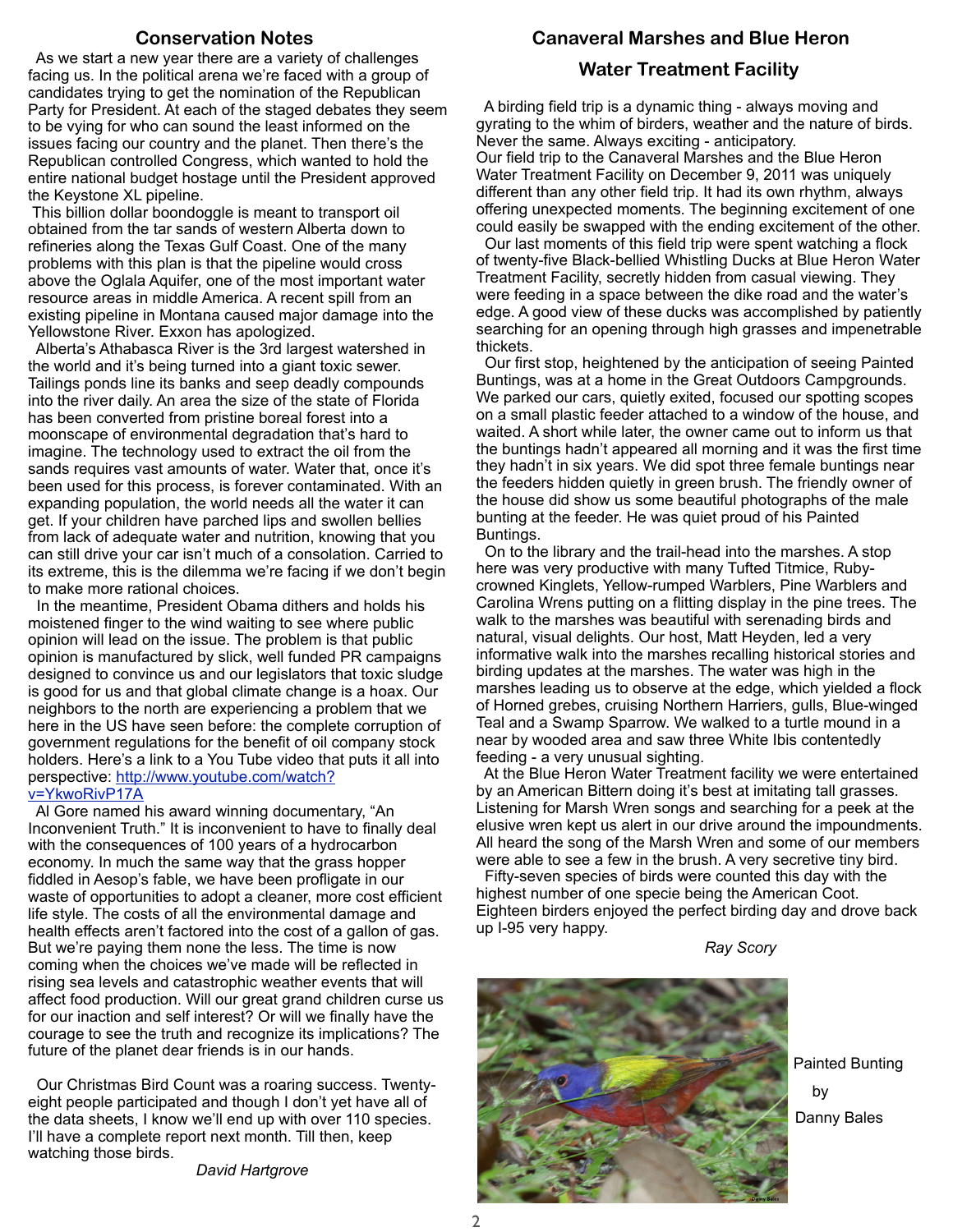## **Audubon Adventures**

 We are now soliciting sponsors for the classroom sets of Audubon Adventures. If you have been a sponsor in the past you know how important this program is to Volusia County students. For some children it's their first exposure to learning about the environment, wild birds, and other animals.

 The Audubon Adventures program is aimed at third, fourth and fifth grade classrooms. Each sponsored class receives four sets of a newsletter with materials for 32 students in each set. They are filled with information and learning activities. There is also a teacher's manual with support ideas, activities, and evaluations.

 Send your donation to Halifax River Audubon, P.O. Box 166, Daytona Beach FL 32115-0166. Any donation is welcome; \$45 will supply a classroom. Please specify on your check that your donation is for Audubon Adventures. And thank you for thinking of our future leaders.

#### \*\*\*\*\*\*\*\*\*\*\*\*\*\*\*\*\*\*\*\*\*\*\*\*\*\*\*\*\*\*\*\*\*\*\*\*

#### **HRA Welcomes Our New Members**

 Evelyn Bible, Steve & Mary Blackledge, (who were inadvertently left off last month's list) Jennifer Cash, Sandra Falcon, Laurie Gawriluk, Bob & Frieda Holt, Bill Kappa, Amanda Kowal, Annie Marsh, Katherine H. Millen, Bonnie Powell, and James Valk

We encourage you to join us at our monthly meetings, on one of our excellent field trips and to perhaps consider volunteering to serve on our board.

\*\*\*\*\*\*\*\*\*\*\*\*\*\*\*\*\*\*\*\*\*\*\*\*\*\*\*\*\*\*\*\*\*\*\*\*\*\*\*\*\*

# **The Space Coast Birding & Wildlife Festival**

 One of the year's premier events begins on Wednesday, January 26th. Now is the time to make your plans to attend if you haven't already. This will be the 15th year of the festival and it's the biggest and best organized birding festival in the country. Online registration is open or you can print a registration form from their website to mail in. Some of the best field trip leaders in the country will be here and field trips will fill up fast. So now's the time to make your choices. And there's lots to choose from. In addition to field trips there are work shops on bird identification for beginners and more experienced birders alike, photography work shops taught by some of the best photographers in the country and other activities for history buffs and the non birders in your family. Check out the website for all of the information:

<http://www.spacecoastbirdingandwildlifefestival.org>

\*\*\*\*\*\*\*\*\*\*\*\*\*\*\*\*\*\*\*\*\*\*\*\*\*\*\*\*\*\*\*\*\*\*\*\*\*\*\*\*

# **Experience the Magic of the Dry Tortugas**

 And do something good for yourself and the environmental organization of your choice. The Dry Tortugas during Spring migration is one of the best birding experiences in Florida. Florida Nature Tours is scheduling a number of trips from Key West to this birding wonderland beginning in April, 2012. FNT will donate \$100.00 to the environmental organization of your choice when you book your trip. Check their website for all of the information: <http://floridanaturetours.net>

# **Our First Overnight Field Trip of the Season**

 For our first overnight field trip of the year we're going to the Circle B Bar Preserve, in Polk County, south of Lakeland, on Thursday and Friday, February 23rd and 24th. This promises to be a very good trip. We'll be staying at the Day's Inn & Suites 4502 N. Socrum Loop Road. That's at Exit 33 off I-4. The rate for a double room is \$80.26, including taxes. This was the best rate Peggy Yokubonus, our trip leader, could find and she suggests making your reservation for the night of Feb. 23rd as soon as possible. Call the hotel to make your reservation: 863-683-5095. We'll rendezvous in the parking lot behind the Krystal on Intn'l Speedway Blvd. east of I-95. This is called International Square Mall, where Michael's, Bed, Bath and Beyond, etc. are located. Meeting time is 8:00 am. This should allow us to drive through Orlando after the morning rush hour.

 The Circle B Bar is named for the ranch that used to occupy the property. It was purchased by the Southwest Florida Water Management District in order to protect the water resources on the property. The species list runs to well over 100 and includes Purple Gallinule, Limpkin, and many others: Here's a link to their list: <http://www.swfwmd.state.fl.us/recreation/species/birds.pdf>

 American Swallow-tailed Kites have nested on the property before. The birds return to the US in February. So there's a good chance we'll see this lovely bird while we're there.



 American Swallow-tailed Kite by Joyce Stefanic \*\*\*\*\*\*\*\*\*\*\*\*\*\*\*\*\*\*\*\*\*\*\*\*\*\*\*\*\*\*\*\*\*\*\*\*\*\*\*\*\*\*\*\*\*

## **Gulf of Mexico Longline Fishing Update**

 Our chapter has been partnered with the Pew Charitable Trust and its Pew Environmental Group for several years now. Our participation has been limited to signing on to letters to the National Marine Fisheries Service requesting better enforcement of existing laws and mandated limits on those species seriously over fished. We recently received word that the NMFS has now established a policy that will help existing surface longline fishermen to replace their gear with newer, less damaging equipment. This is good news for any number of species. Surface longlines are the cause of death for thousands of birds each year. Surface longlines have long been used to catch yellow-fined tuna and swordfish. These long lines unfortunately are indiscriminate in what they hook. So endangered sharks, birds, and many other species are simply discarded as unwanted "bycatch." The new rules are a step in the right direction.